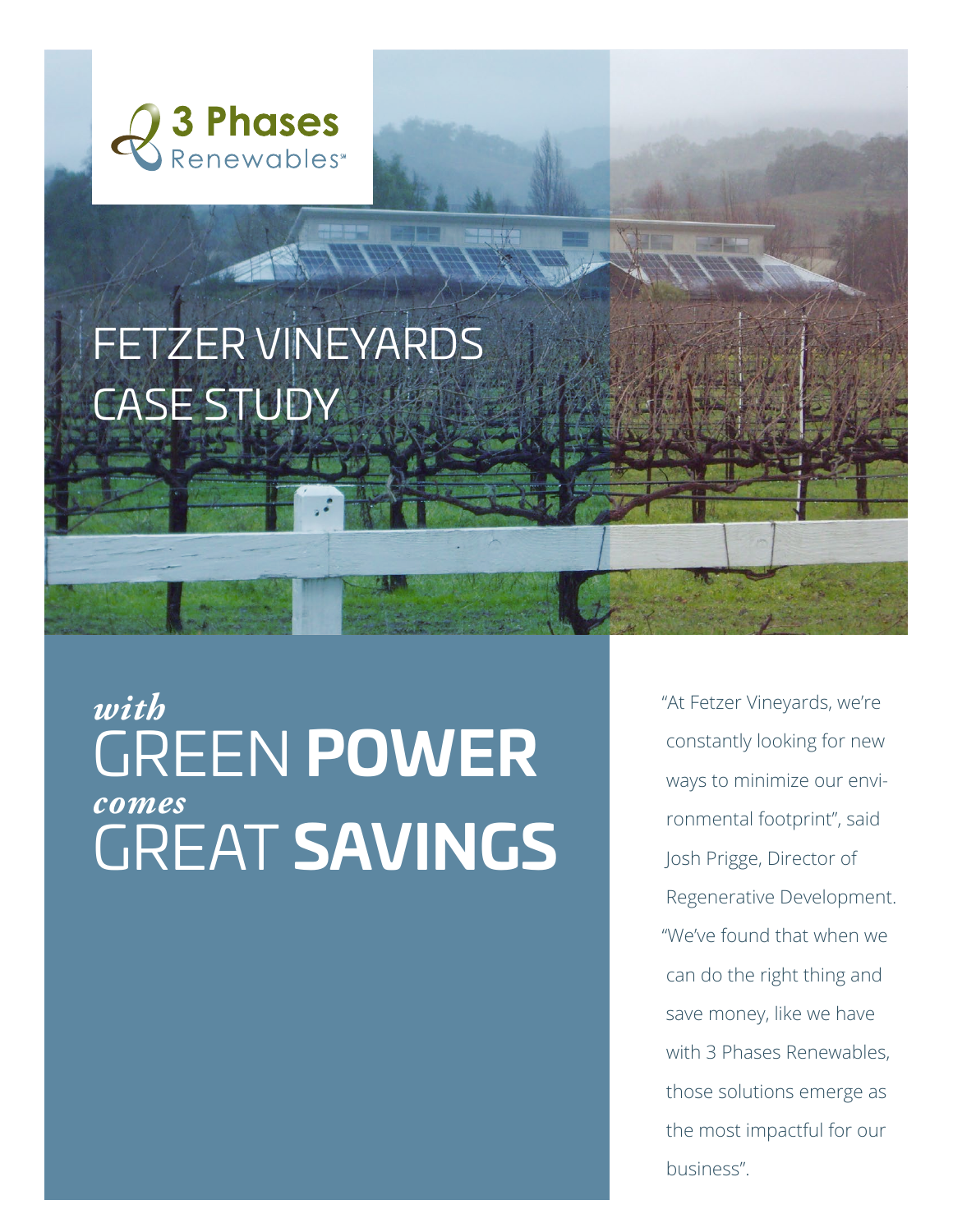In 1968, the wine industry was ripe for change. Barney Fetzer, founder of Fetzer Vineyards, realized then that companies could craft award-winning wines, produce solid returns for stakeholders **and** be on the forefront of environmental sustainability and stewardship. In his mind, the decision was not a mutually exclusive one. Based on this philosophy, he started his winery in Hopland, California that year, and it has guided Fetzer Vineyards throughout its history.

Wineries and their associated vineyards, like most forms of production, require significant amounts of power to keep them running. Moreover, the sheer cost of power to run a production business can have a large impact on a company's profitability. Fetzer Vineyards selected 3 Phases Renewables to provide green energy to its numerous California locations. Operating with 100% renewable energy has aligned with its core mission of sustainability. However, this was not only a clean choice for the environment, it was also a clear choice for the bottom line. By signing a renewable electricity agreement with 3 Phases Renewables, Fetzer Vineyards fixed its electricity rate at a lower level than the conventional utility's tariff. Additionally, the electricity agreement offers a fixed and predictable energy rate, which was a departure from the variable rates Fetzer previously experienced with its conventional utility. The power supplied by 3 Phases Renewables has provided significant cost savings over the years. Currently, Fetzer is saving over 20% versus what they would otherwise be paying to the utility. The cost savings was one of the clear advantages of purchasing renewable power as opposed to paying extra for just Renewable Energy Certificates (RECs).

"At Fetzer Vineyards, we're constantly looking for new ways to minimize our environmental footprint", said Josh Prigge, Director of Regenerative Development. "We've found that when we can do the right thing and save money, like we have with 3 Phases Renewables, those solutions emerge as the most impactful for our business".

Currently, Fetzer is saving over 20% vs. what they would pay the utility.